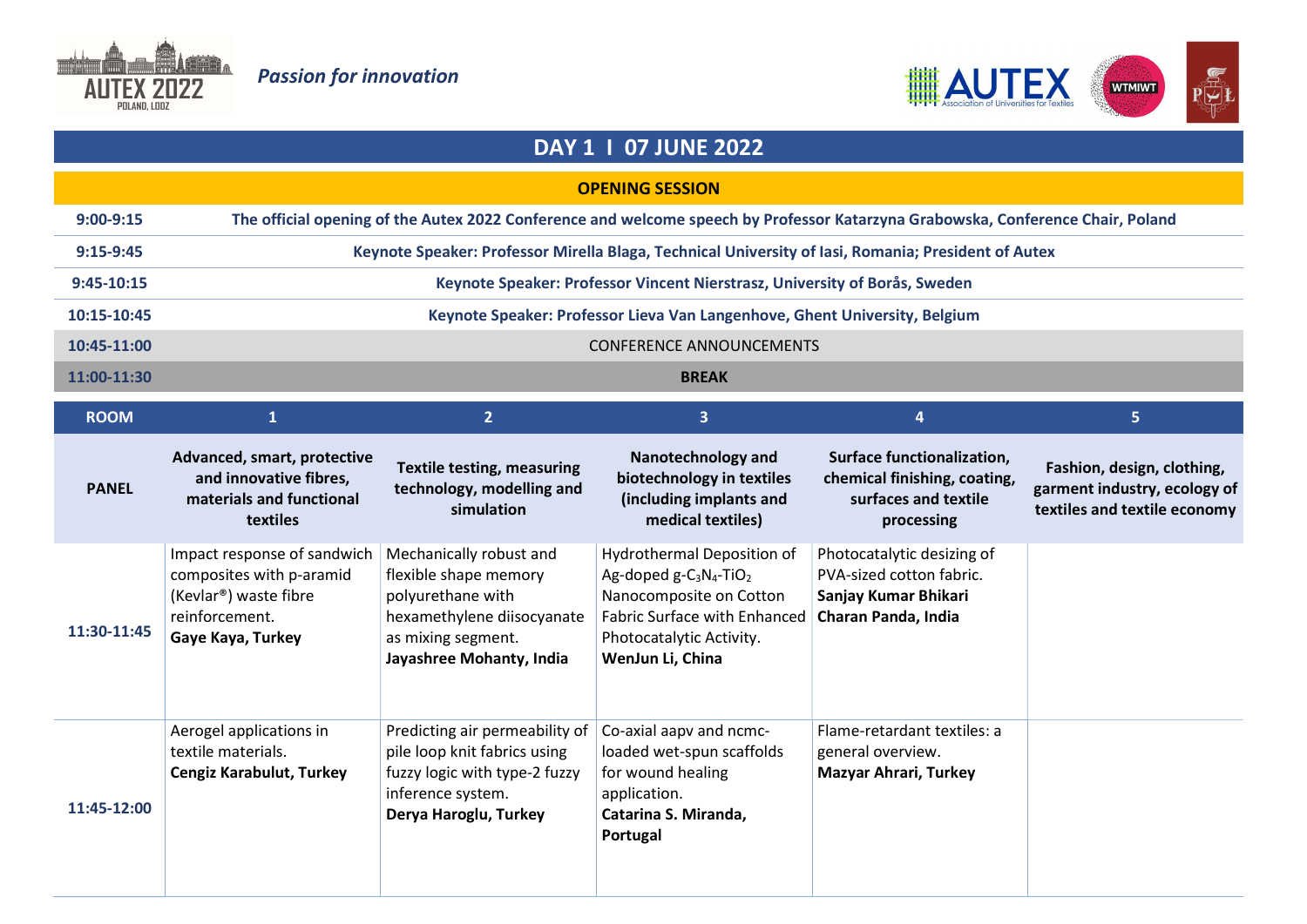| 12:00-12:15 | Use of atrificial intelligence<br>for creative textile designs.<br>Arzu Vuruskan, Turkey                                                                            | Evolution of the mechanical<br>and morphological<br>properties of two hemp<br>cultivars (santhica 27 and<br>félina 34) during the dew-<br>retted.<br>Aurélie Decker, France                 | Design and development of a<br>nanofiber reinforced<br>multilayered cloth face mask<br>Handan Palak, Turkey                                                                                  | The cationization of<br>cotton/polyester blend.<br>Ivana Corak, Croatia                       |  |
|-------------|---------------------------------------------------------------------------------------------------------------------------------------------------------------------|---------------------------------------------------------------------------------------------------------------------------------------------------------------------------------------------|----------------------------------------------------------------------------------------------------------------------------------------------------------------------------------------------|-----------------------------------------------------------------------------------------------|--|
| 12:15-12:30 | Use of rooted hydrophytes in<br>developing innovative<br>functional textiles.<br>Sumi Haldar, India                                                                 | Investigation the electrical<br>resistance and thermal<br>behaviour of surface mount<br>device integrated stainless<br>steel electronic yarn.<br>Abdella Simegnaw Ahmmed,<br><b>Belgium</b> | Cellulose nanocrystalline-<br>reinforced electrospun mats<br>functionalized with<br>antimicrobial peptides for<br>enhanced wound healing.<br>Marta Albertina Teixeira,<br>Portugal           | Wool Finishing for washable<br>worsted men's jacket.<br>Amira BELHAJ RHOUMA,<br><b>France</b> |  |
| 12:30-12:45 | Multilevel full factorial<br>design in optimizing polymer<br>type and blend ratio for<br>PLA/PCL and PLLA/PCL<br>electropsun webs.<br><b>Janset Oztemur, Turkey</b> | Influence of stretching on<br>liquid moisture transport in<br>knitted fabrics.<br>Małgorzata Matusiak,<br>Poland                                                                            | Investigation of some<br>properties of pet<br>(polyethylene terephthalate)<br>poy yarns containing<br>plasmonic boron<br>nanoparticles additive.<br>Didem Ezgi Görgün, Turkey                |                                                                                               |  |
| 12:45-13:00 | Investigation of wettability<br>measurements of protective<br>gloves materials.<br>Emilia Irzmańska, Poland                                                         | Spatial structure's analysis of<br>3D knitted spacer fabric.<br>Aleksandra Walkowska,<br>Poland                                                                                             | Bacterial inhibition via<br>carboxymethyl cellulose-<br>containing electrospun mats<br>loaded with Nisin Z peptide<br>for potential chronic wound<br>care.<br><b>Tania Tavares, Portugal</b> |                                                                                               |  |
|             |                                                                                                                                                                     |                                                                                                                                                                                             | After the end of all presentations in each panel - discussion 30 min                                                                                                                         |                                                                                               |  |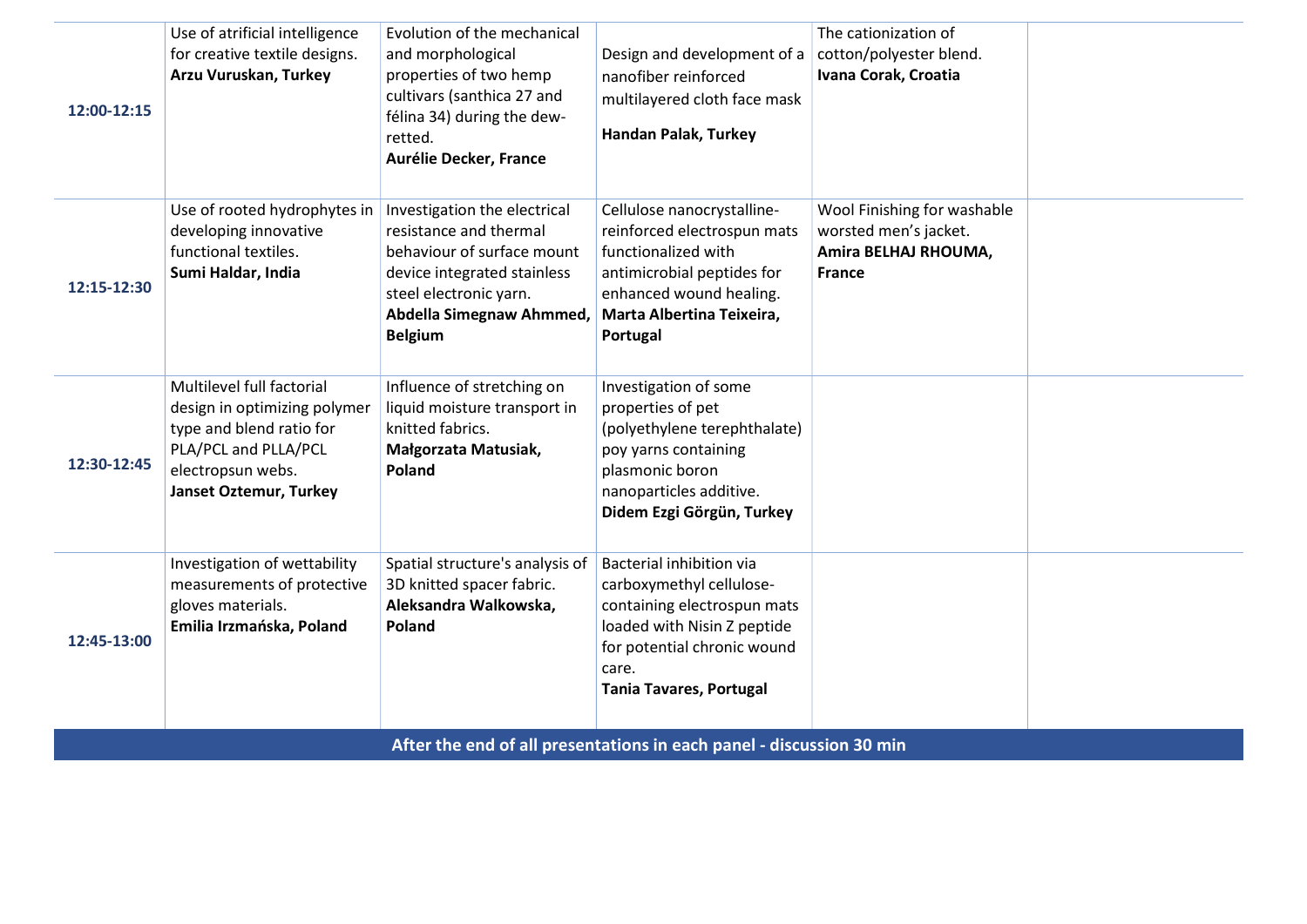| 13:30-14:00 |                                                                                                                                                                                                   |                                                                                                                                                                                                                              | <b>BREAK</b>                                                                                                                                          |  |
|-------------|---------------------------------------------------------------------------------------------------------------------------------------------------------------------------------------------------|------------------------------------------------------------------------------------------------------------------------------------------------------------------------------------------------------------------------------|-------------------------------------------------------------------------------------------------------------------------------------------------------|--|
| 14:00-14:15 | <b>Feasibility of Smart-Textiles</b><br>for Vehicle-Exterior: Impact<br>of Disturbances.<br><b>Fabian Edel, Germany</b>                                                                           | Non-stationary effects of ring<br>rail movement in the high-<br>speed ring spinning process<br>with a superconducting<br>magnetic bearing twisting<br>system: problem and its<br>solution.<br><b>Mahmud Hossain, Germany</b> | TPU-based electrospun<br>nanofibres assembled with<br>nanowoven structure for<br>face mask's application.<br>Ali Hebie, France                        |  |
| 14:15-14:30 | Sound wave absorption<br>properties of multi-layers of<br>different woven fabric<br>structures.<br><b>Bethalihem Samuel, Poland</b>                                                               | Micromechanical models for<br>fabrics and composites made<br>of hybrid yarns from recycled<br>carbon fibers.<br><b>Tobias G. Lang, Germany</b>                                                                               | Innovative single and<br>bifurcated coronary stents:<br>From Braiding to Flexibility.<br>Recep Türkay Kocaman,<br>Germany                             |  |
| 14:30-14:45 | Development of integrated<br>in-situ actuator networks for<br>the realization of flexure<br>hinges for highly deformable<br>fiber-reinforced plastic<br>composites.<br><b>David Rabe, Germany</b> | Simulation based<br>development of profiled<br>carbon rovings for concrete<br>reinforcements.<br><b>Paul Penzel, Germany</b>                                                                                                 | Preparation of PVDF<br>nanofibers by optimizing<br>solvent properties: improved<br>solvent viscosity and<br>evaporation rate.<br>Zhongchen He, France |  |
| 14:45-15:00 | The influence of polyamide<br>fibres and knitted fabric<br>structures on<br>thermophysiological<br>properties.<br>Luisa M. Arruda, Portugal                                                       | Analysis of the local yarn<br>elongation states during the<br>highly dynamic stitch<br>formation process using the<br>example of high<br>performance warp<br>knitting.<br><b>Mathis Bruns, Germany</b>                       | Hydrophobic and conductive<br>cotton fabric with silver<br>nanowires and silanes.<br>Alicja Nejman, Poland                                            |  |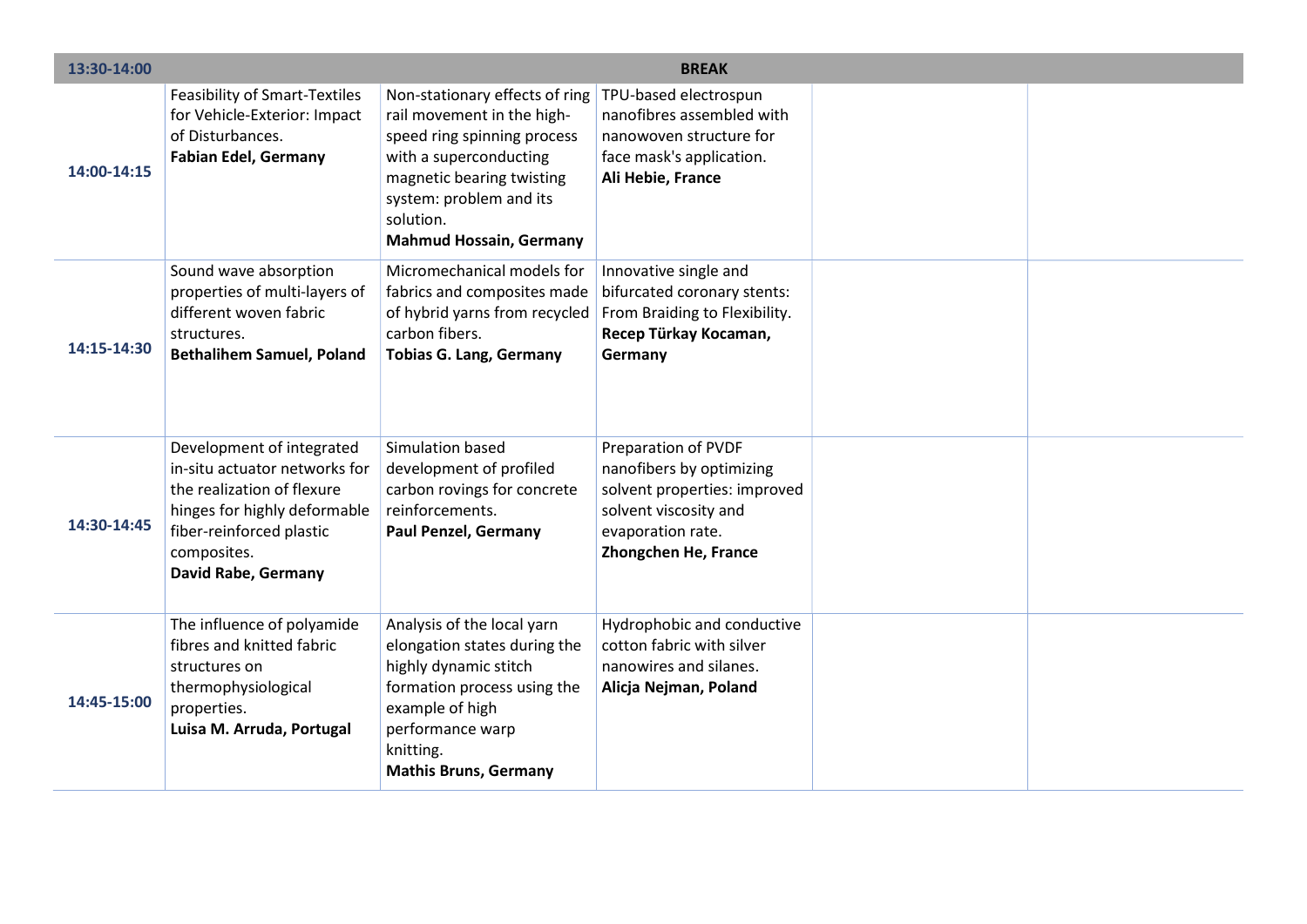| 15:00-15:15                                                          | Optimization of the<br>fiber/matrix interface and<br>integration of a<br>photochromic molecule in<br>the fiber/matrix system.<br><b>Barre Aden Mahad, France</b> | Effect of polyester fiber<br>shrinkage on construction<br>characteristics of<br>polyester/wool woven<br>fabrics.<br>Nuno Monteiro, Portugal |  |  |  |
|----------------------------------------------------------------------|------------------------------------------------------------------------------------------------------------------------------------------------------------------|---------------------------------------------------------------------------------------------------------------------------------------------|--|--|--|
| 15:15-15:30                                                          | Modernisation of Curricula in   A review of LCAM datasets<br><b>Technical and Smart Textiles</b><br>Carla Hertleer, Belgium                                      | and Sève whiteness<br>proposal.<br><b>Azmary Akter Mukthy,</b><br><b>Czech Republic</b>                                                     |  |  |  |
| After the end of all presentations in each panel - discussion 30 min |                                                                                                                                                                  |                                                                                                                                             |  |  |  |
| <b>END OF THE 1st DAY</b>                                            |                                                                                                                                                                  |                                                                                                                                             |  |  |  |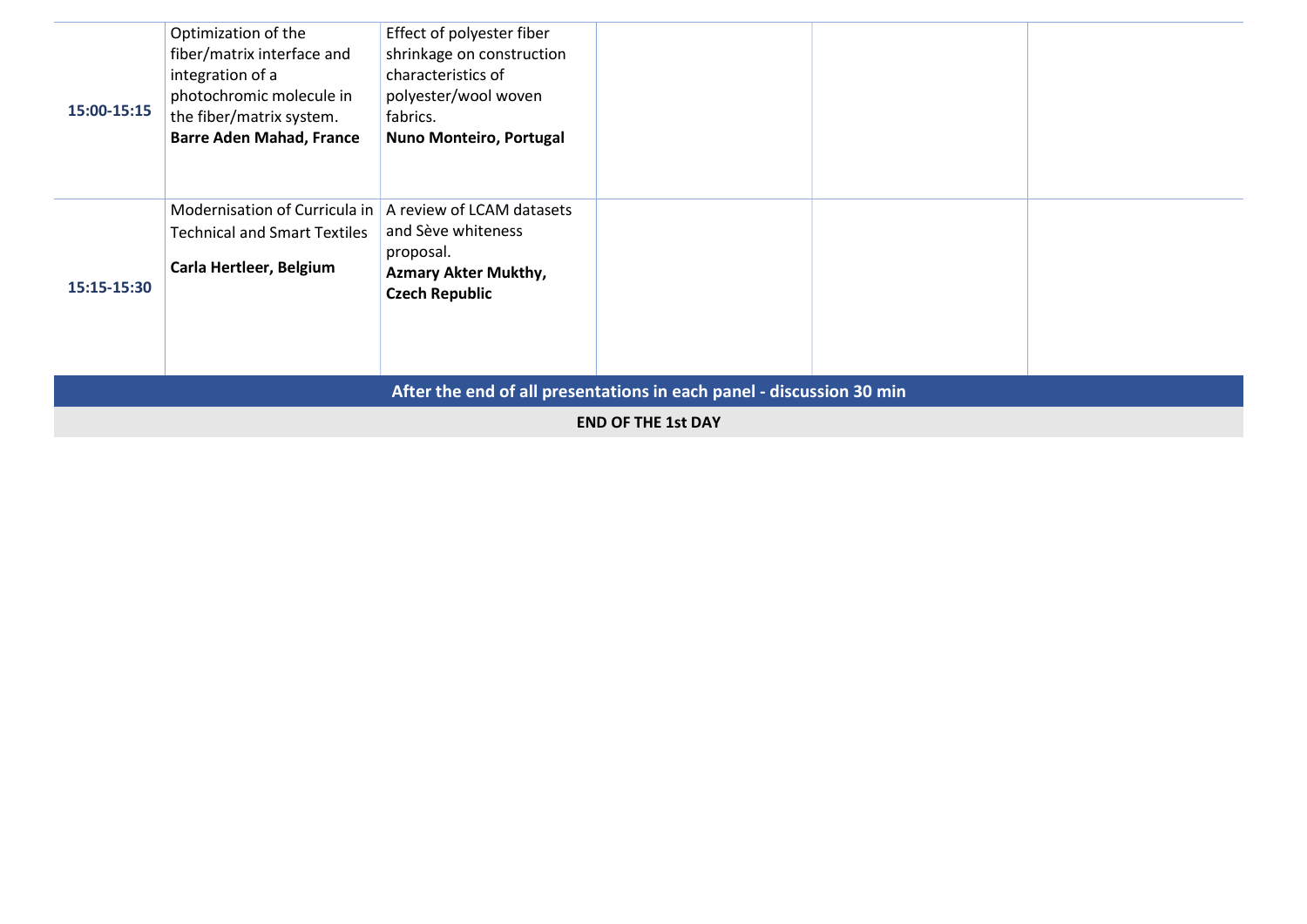|               |                                                                                                                                                                      |                                                                                                                                                     | <b>DAY 2   08 JUNE 2022</b>                                                                                                                                                   |                                                                                                                                        |                                                                                            |
|---------------|----------------------------------------------------------------------------------------------------------------------------------------------------------------------|-----------------------------------------------------------------------------------------------------------------------------------------------------|-------------------------------------------------------------------------------------------------------------------------------------------------------------------------------|----------------------------------------------------------------------------------------------------------------------------------------|--------------------------------------------------------------------------------------------|
| 9:30-9:40     |                                                                                                                                                                      |                                                                                                                                                     | Short welcome speech by Professor Katarzyna Grabowska, Conference Chair, Poland                                                                                               |                                                                                                                                        |                                                                                            |
| 9:40-10:10    |                                                                                                                                                                      |                                                                                                                                                     | Keynote Speaker: Professor Rimvydas Milašius, Kaunas University of Technology, Lithuania                                                                                      |                                                                                                                                        |                                                                                            |
| $10:10-10:40$ |                                                                                                                                                                      |                                                                                                                                                     | Keynote Speaker: Professor Satoko Okubayashi, Kyoto Institute of Technology, Japan                                                                                            |                                                                                                                                        |                                                                                            |
| 10:40-10:50   |                                                                                                                                                                      |                                                                                                                                                     | <b>CONFERENCE ANNOUNCEMENTS</b>                                                                                                                                               |                                                                                                                                        |                                                                                            |
| 10:50-11:00   |                                                                                                                                                                      |                                                                                                                                                     | <b>BREAK</b>                                                                                                                                                                  |                                                                                                                                        |                                                                                            |
| <b>ROOM</b>   | 1                                                                                                                                                                    | 2 <sup>1</sup>                                                                                                                                      | $\overline{\mathbf{3}}$                                                                                                                                                       | 4                                                                                                                                      | 5 <sup>1</sup>                                                                             |
| <b>PANEL</b>  | Advanced, smart, protective<br>and innovative fibres,<br>materials and functional<br>textiles                                                                        | <b>Textile testing, measuring</b><br>technology, modelling and<br>simulation                                                                        | <b>Nanotechnology and</b><br>biotechnology in textiles<br>(including implants and<br>medical textiles)                                                                        | <b>Surface functionalization,</b><br>chemical finishing, coating,<br>surfaces and textile<br>processing                                | Fashion, design, clothing,<br>garment industry, ecology of<br>textiles and textile economy |
| 11:00-11:15   | Sensing properties and<br>characteristics of the elastic<br>sensing webbing.<br>Shi Yanan, China                                                                     | Melt spinning of<br>polyethylene composite<br>fibers containing<br>disentangled ultra-high<br>molecular weight<br>polyethylene.<br>Xiang Yan, China | Tunable silica nanofibrous<br>structures in view of<br>resolving challenging<br>purification and separation<br>obstacles.<br>Eva Loccufier, Belgium                           | Halochromic properties of a<br>5-aminoimidazole-4-<br>carboxamidrazone and its<br>application to wool.<br>Ana Isabel Ribeiro, Portugal |                                                                                            |
| 11:15-11:30   | Examination of materials for<br><b>Fused Filament Fabrication</b><br>(FFF) of stab protectors for<br>personal protective clothing.<br><b>Dominik Muenks, Germany</b> | Effect of Tensile Strength of<br>Lignocellulosic Himalayan<br>Nettle Fibers by Chemical<br>Treatment.<br>Kumaresan K, India                         | Development of a plasma<br>activated multifunctional<br>polyester fabric using zinc<br>oxide nanoparticles and<br>citronella oil microcapsules.<br>Behnaz Mehravani, Portugal | Synthesis of mix chitin esters.<br>Anna Bednarowicz, Poland                                                                            |                                                                                            |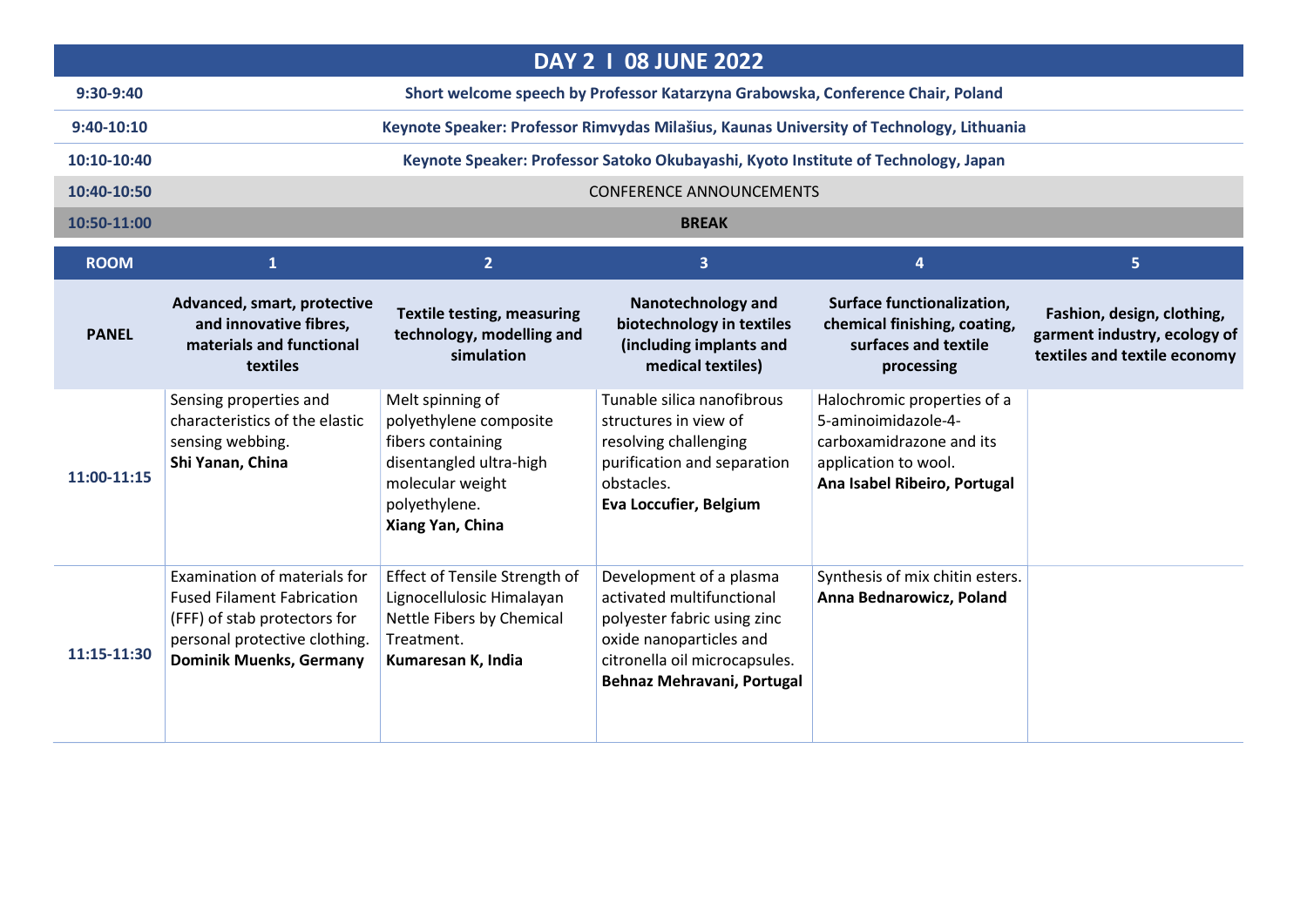| 11:30-11:45 | Comparison of composites<br>containing technical<br>embroidery and woven fabric Transduced by Interactive<br>as reinforcement.<br>Agata Poniecka, Poland | <b>Experimental and Numerical</b><br><b>Evaluation of Force</b><br>Fibre Rubber Composite<br>Structures.<br>Achyuth Ram Annadata,<br>Germany                           | Evaluation of textile-based<br>electrodes for ECG<br>monitoring in dog.<br>Abreha Bayrau Nigusse,<br><b>Belgium</b>                                                                                                    | The Effect of Flame-<br>retardant Finish on Jute and<br>Jute-Cotton Fabrics.<br>Most Setara Begum,<br>Lithuania                       |  |
|-------------|----------------------------------------------------------------------------------------------------------------------------------------------------------|------------------------------------------------------------------------------------------------------------------------------------------------------------------------|------------------------------------------------------------------------------------------------------------------------------------------------------------------------------------------------------------------------|---------------------------------------------------------------------------------------------------------------------------------------|--|
| 11:45-12:00 | Sustainable and<br>multifunctional natural fiber-<br>based electric wire sheaths<br>for smart textiles.<br>Behnaz Mehravani, Portugal                    | Research on surface<br>geometry of woven fabrics of<br>different structure.<br>Gabriela Kosiuk, Poland                                                                 | Sustainable surface<br>modification of textile with<br>Ag-doped TiO2/polysiloxane<br>nanocomposite for<br>antibacterial, UV protection,<br>and flame retardant<br>properties.<br><b>Mohammad M Rashid,</b><br>Slovenia | Dyeing of cotton with<br>madder using (bio)mordants:<br>effects on fastness and UV<br>protection properties.<br>Cátia Alves, Portugal |  |
| 12:00-12:15 | Knitted interdigital capacitive<br>strain sensor for wearable<br>applications.<br>Ayşe Feyza Yılmaz, Turkey                                              | Modelling the eddy current<br>testing process of carbon<br>fibre textiles.<br>Johannes Mersch, Germany                                                                 | Analysis of pressure<br>parameters in orthopedic<br>footwear for people<br>suffering from diabetic foot<br>syndrome.<br>Melania Mikołajczyk-<br>Solińska, Poland                                                       |                                                                                                                                       |  |
| 12:15-12:30 | Textile ballistic shields with<br>embroidered structure.<br><b>Maciej Gloger, Poland</b>                                                                 | Comparison of the fineness<br>and mechanical properties of<br>hemp fiber conditionned in<br>two differents relative<br>humidity environment.<br>Aurélie Decker, France |                                                                                                                                                                                                                        |                                                                                                                                       |  |
|             |                                                                                                                                                          |                                                                                                                                                                        | After the end of all presentations in each panel - discussion 30 min                                                                                                                                                   |                                                                                                                                       |  |
| 13:00-13:30 |                                                                                                                                                          |                                                                                                                                                                        | <b>BREAK</b>                                                                                                                                                                                                           |                                                                                                                                       |  |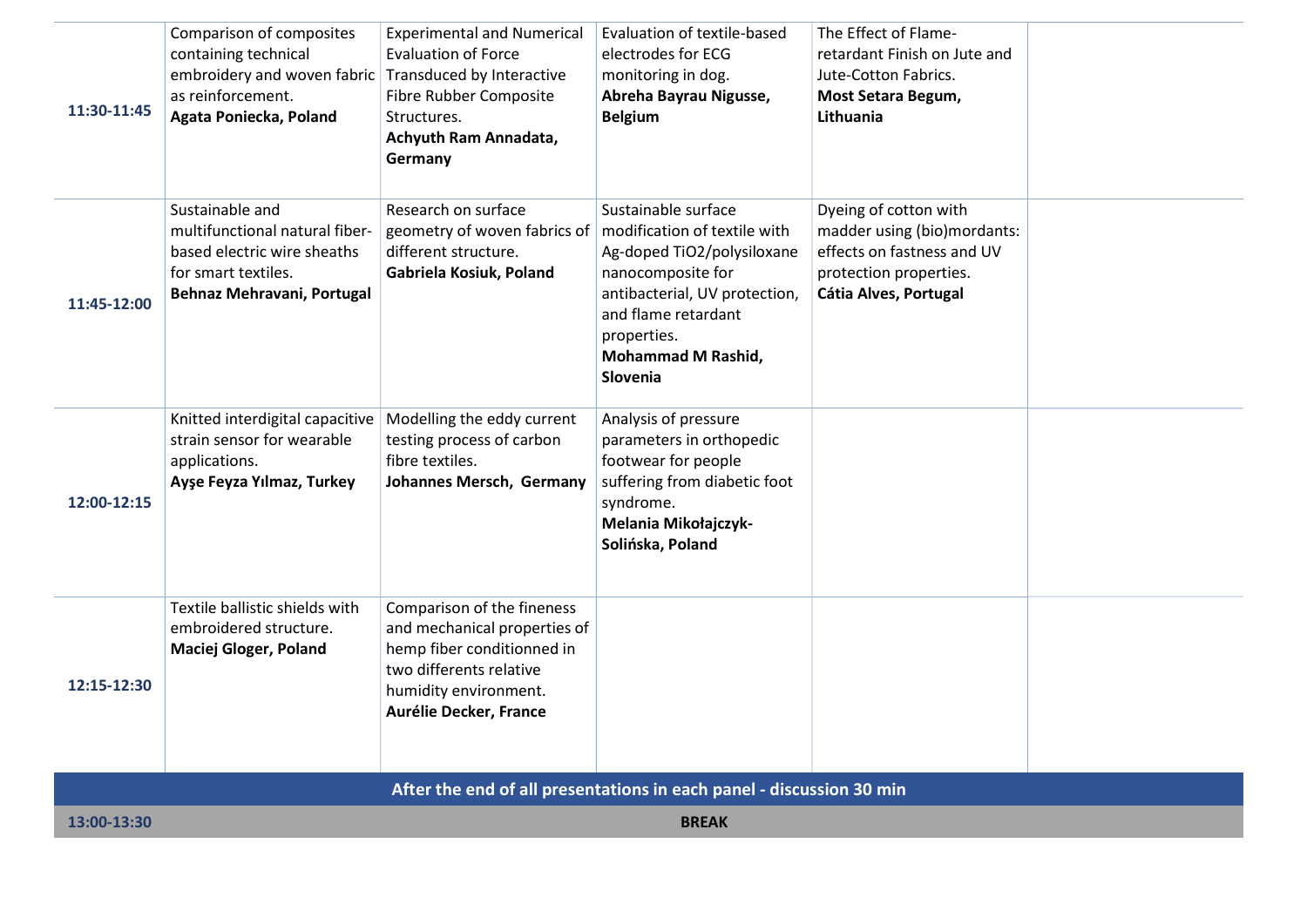| 13:30-13:45 | Effects of the Alginate and<br>CaCl2 concentrations<br>imparting mechanical and<br>morphological properties of<br>wet spun fibers.<br><b>Erard Annaëlle, France</b>                                                                             |  |
|-------------|-------------------------------------------------------------------------------------------------------------------------------------------------------------------------------------------------------------------------------------------------|--|
| 13:45-14:00 | Analysis of thermal aging<br>effect on the tensile strength<br>of textile materials intended<br>for the reinforcement of<br>conveyor belt.<br>Tsegaye Sh. Lemmi, Poland                                                                         |  |
| 14:00-14:15 | Comparative evaluation<br>effects of thermal<br>degradation, burning<br>behavior, and intumescent<br>char formation of cotton<br>fabrics coated with alkaline<br>and acidic casein solutions<br>Muhammad Sajid Faheem,<br><b>Czech Republic</b> |  |
| 14:15-14:30 | Numerical simulation of<br>tensile fracture for HMWPE<br>yarns using virtual fibers.<br>Yu Wang, France                                                                                                                                         |  |
|             | After the end of all presentations in each panel - discussion 30 min                                                                                                                                                                            |  |
|             | <b>END OF THE 2nd DAY</b>                                                                                                                                                                                                                       |  |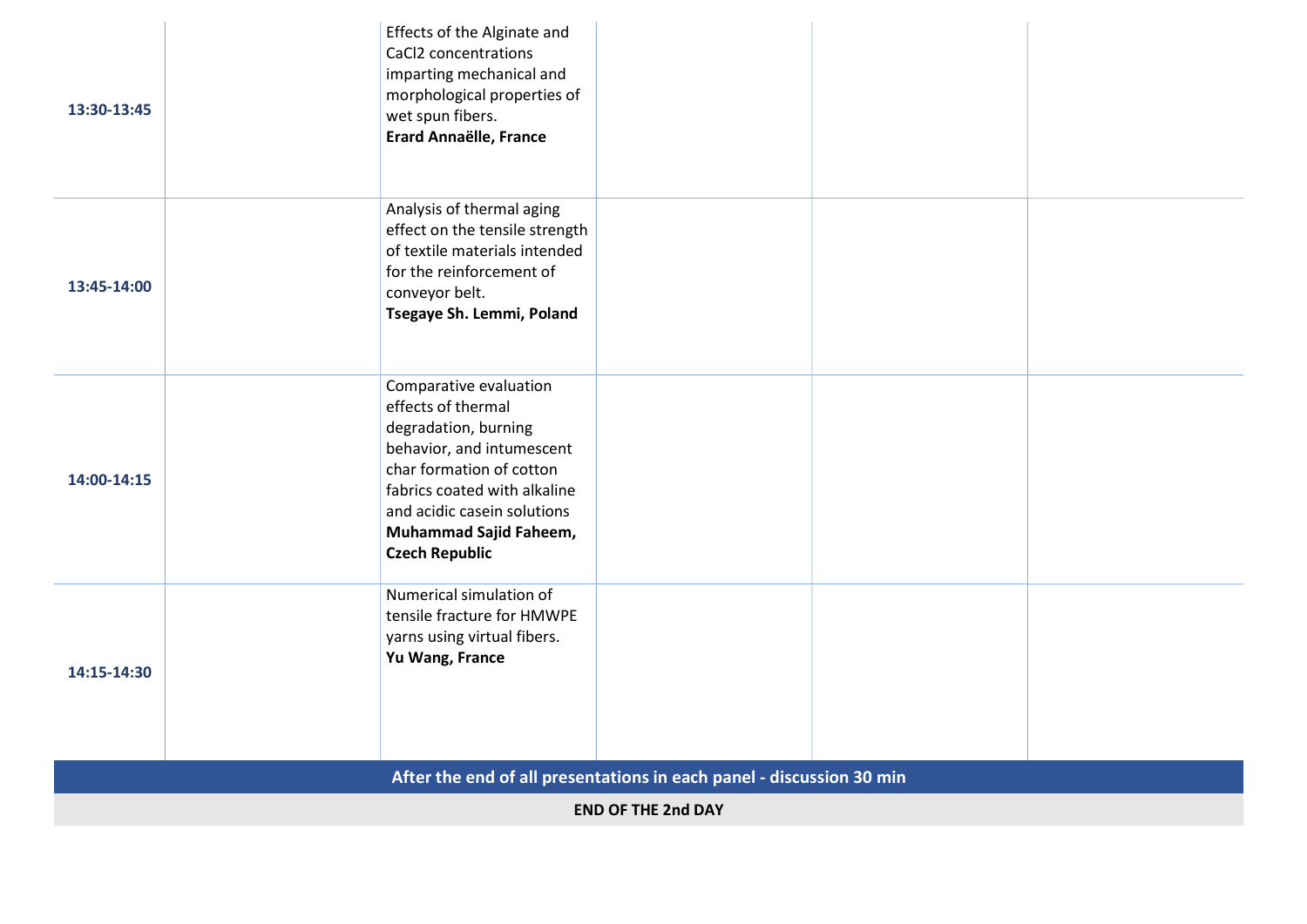|               | <b>DAY 3 1 09 JUNE 2022</b>                                                          |  |  |  |
|---------------|--------------------------------------------------------------------------------------|--|--|--|
| $9:30-9:40$   | Short welcome speech by Professor Katarzyna Grabowska, Conference Chair, Poland      |  |  |  |
| $9:40-10:10$  | Keynote Speaker: Professor Izabella Krucińska, Lodz University of Technology, Poland |  |  |  |
| $10:10-10:40$ | Keynote Speaker: Professor Dominique Adolphe, Université Française d'Egypte, Egypt   |  |  |  |
| 10:40-10:50   | <b>CONFERENCE ANNOUNCEMENTS</b>                                                      |  |  |  |
| $10:50-11:00$ | <b>BREAK</b>                                                                         |  |  |  |

| <b>ROOM</b>  |                                                                                                                                             | $\overline{2}$                                                                                                                                   | 3                                                                                                      |                                                                                                  | 5                                                                                                                                                       |
|--------------|---------------------------------------------------------------------------------------------------------------------------------------------|--------------------------------------------------------------------------------------------------------------------------------------------------|--------------------------------------------------------------------------------------------------------|--------------------------------------------------------------------------------------------------|---------------------------------------------------------------------------------------------------------------------------------------------------------|
| <b>PANEL</b> | Advanced, smart, protective<br>and innovative fibres,<br>materials and functional<br>textiles                                               | <b>Textile testing, measuring</b><br>technology, modelling and<br>simulation                                                                     | <b>Nanotechnology and</b><br>biotechnology in textiles<br>(including implants and<br>medical textiles) | Surface functionalization,<br>chemical finishing, coating,<br>surfaces and textile<br>processing | Fashion, design, clothing,<br>garment industry, ecology of<br>textiles and textile economy                                                              |
| 11:00-11:15  | Evaluation the resistance of<br>pre-deformed multi-layer 3D<br>fabrics against knife<br>penetration.<br>Mengru Li, China                    | Heating profile of electro-<br>conductive weft-knitted<br>composite fabrics during<br>cyclic deformation.<br>Reazuddin Repon, Lithuania          |                                                                                                        |                                                                                                  | Comparison between local<br>temperature distribution<br>under clothing and on<br>clothing.<br>KyoungOk Kim, Japan                                       |
| 11:15-11:30  | Preliminary studies on the<br>preparation and properties<br>of chitosan nonwovens<br>modified with acid vapors.<br>Dominik Sikorski, Poland | In-situ stress analysis of fiber<br>reinforced plastics by using<br>integrated textile-based<br>piezoresistive sensors.<br>Hung Le Xuan, Germany |                                                                                                        |                                                                                                  | Knowledge-based<br>personalized pattern design<br>of legging for mass<br>customization using support<br>vector machine modelling.<br>Zhujun Wang, China |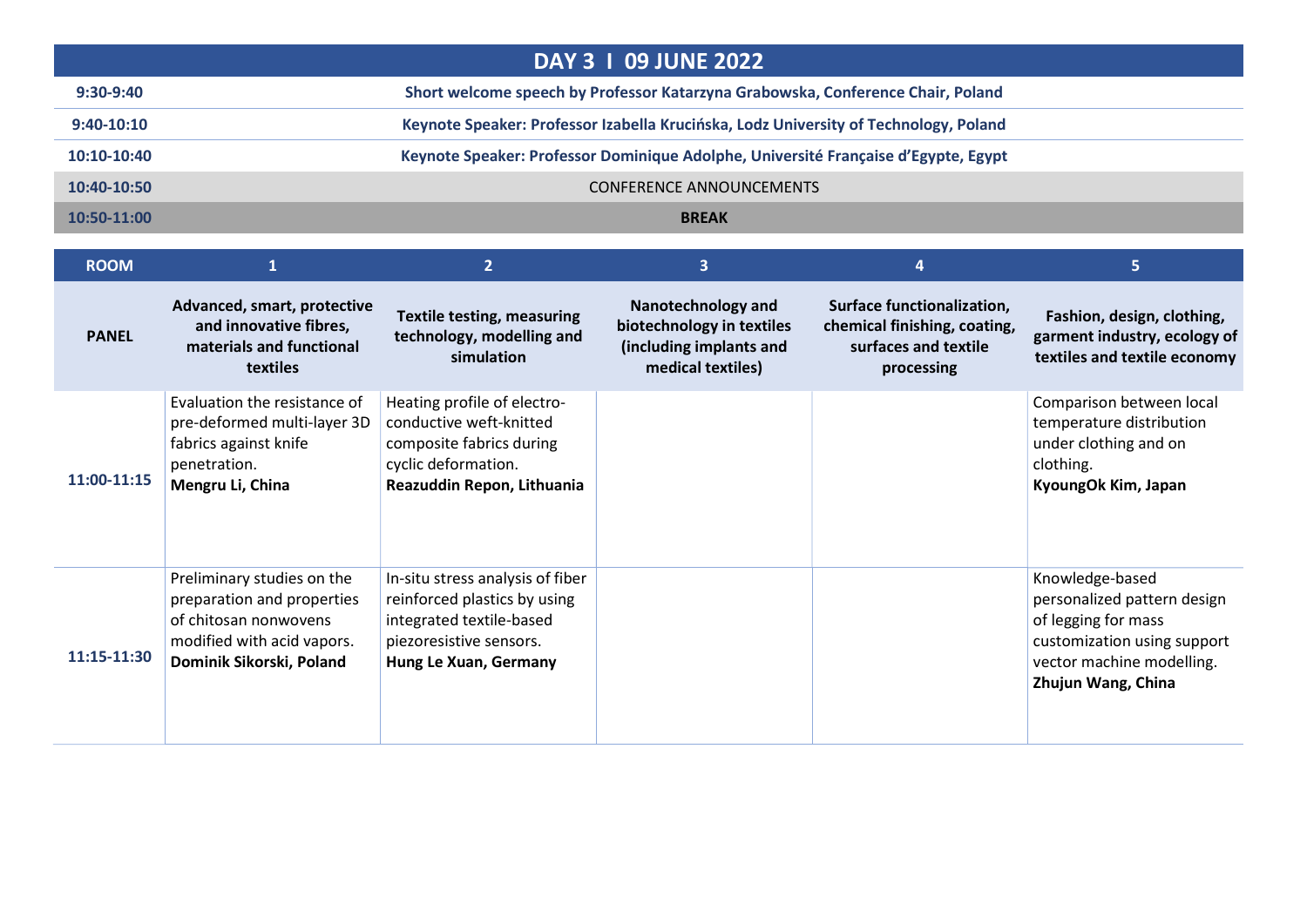| 11:30-11:45 | Experimental study of the<br>tack of flax fibers based<br>thermoplastic composite<br>reinforcements.<br><b>Mathieu Joannes, France</b>                                                                    | Investigation of sewing<br>parameters caused fabric<br>damages.<br>Serkan Boz, Turkey            |  | Development of ozone<br>effecting system without<br>using harmful chemicals.<br><b>Irem PALABIYIK, Turkey</b>                     |
|-------------|-----------------------------------------------------------------------------------------------------------------------------------------------------------------------------------------------------------|--------------------------------------------------------------------------------------------------|--|-----------------------------------------------------------------------------------------------------------------------------------|
| 11:45-12:00 | Innovative thermally<br>stabilized low twist hybrid<br>yarns from recycled carbon<br>fibre for thermoplastic<br>composites.<br><b>Mir Mohammad Badrul</b><br>Hasan, Germany                               | Moisture transport in woven<br>fabrics containing cotton<br>fibers.<br>Dominika Kamińska, Poland |  | Entrepreneurial process in<br>textile and clothing industry:<br>an overview of European<br>practices.<br>Nikolay Sterev, Bulgaria |
| 12:00-12:15 | Anthropometry variation<br>during resting positions<br>adopted by bedridden and<br>reduced mobility patients.<br><b>Miguel Carvalho, Portugal</b>                                                         | Sorption properties of half-<br>milano rib knit<br>fabrics.<br>Norina Asfand, Lithuania          |  | Analysis of digital skills in the<br>textile and clothing industry<br>through e-learning.<br>Carla Hertleer, Belgium              |
| 12:15-12:30 | Fabrication of UV-responsive<br>chromic system using<br>nanospider device and its<br>photofatigue behavior under<br>continuous mode of UV<br>irradiance.<br>Utkarshsinh Solanki, Czech<br><b>Republic</b> | Accelerated hydrolysis of pla<br>fibers at low<br>temperature.<br>Anita Tarbuk, Croatia          |  | Earth - Humanity -<br>Sustainability - Future -<br>Education.<br>Andrej Desmar, Slovenia                                          |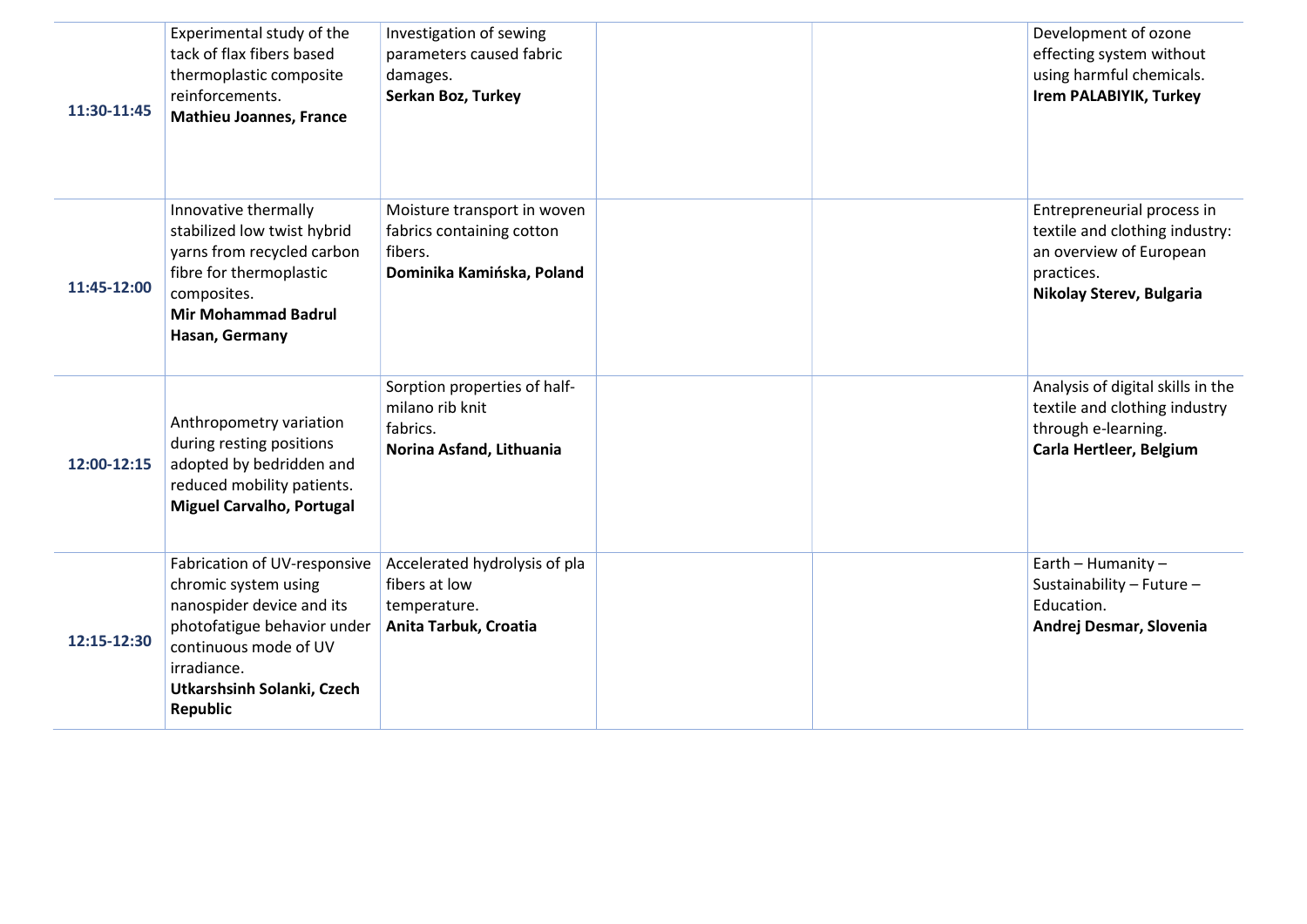|                                                                      | Flowable 2D textile           | Numerical analysis of the |  |  | Linking co-creation to         |
|----------------------------------------------------------------------|-------------------------------|---------------------------|--|--|--------------------------------|
|                                                                      | structures for the production | dynamic thread stretching |  |  | modularity to respond to       |
|                                                                      | of thermoplastic 3D FRP       | process.                  |  |  | consumers expectations and     |
|                                                                      | parts with continuous fiber   | Aleksandra Prążyńska,     |  |  | improve production             |
| 12:30-12:45                                                          | reinforcement between shell   | Poland                    |  |  | efficiency.                    |
|                                                                      | and rib.                      |                           |  |  | <b>Paulo Martins, Portugal</b> |
|                                                                      | Sven Hellmann, Germany        |                           |  |  |                                |
|                                                                      |                               |                           |  |  |                                |
|                                                                      |                               |                           |  |  |                                |
| After the end of all presentations in each panel - discussion 30 min |                               |                           |  |  |                                |

END OF THE 3rd DAY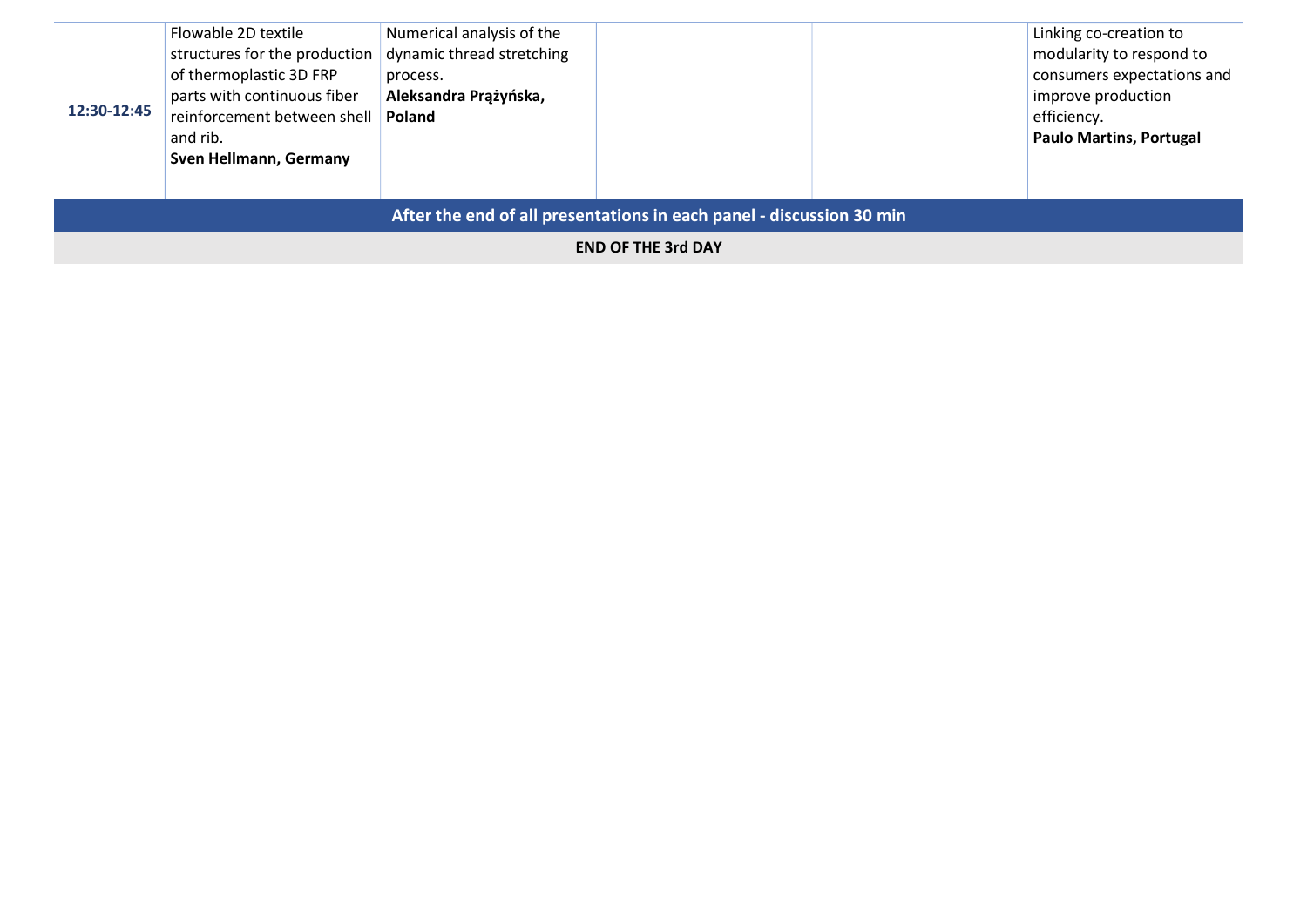| <b>DAY 4 1 10 JUNE 2022</b> |                                                                                 |  |  |  |  |
|-----------------------------|---------------------------------------------------------------------------------|--|--|--|--|
| $9:30-9:40$                 | Short welcome speech by Professor Katarzyna Grabowska, Conference Chair, Poland |  |  |  |  |
| $9:40-10:10$                | Keynote Speaker: Professor Elsayed A. Elnashar Kaferelsheikh University, Egypt  |  |  |  |  |
| $10:10-10:40$               | Keynote Speaker: Doctor Xin Wang, RMIT University, Australia                    |  |  |  |  |
| 10:40-10:50                 | <b>CONFERENCE ANNOUNCEMENTS</b>                                                 |  |  |  |  |
| 10:50-11:00                 | <b>BREAK</b>                                                                    |  |  |  |  |

| <b>ROOM</b>  | $\mathbf{1}$                                                                                                                                       | $\overline{2}$                                                                                                  | $\overline{3}$                                                                                         | 4                                                                                                | 5.                                                                                                                                                                         |
|--------------|----------------------------------------------------------------------------------------------------------------------------------------------------|-----------------------------------------------------------------------------------------------------------------|--------------------------------------------------------------------------------------------------------|--------------------------------------------------------------------------------------------------|----------------------------------------------------------------------------------------------------------------------------------------------------------------------------|
| <b>PANEL</b> | Advanced, smart, protective<br>and innovative fibres,<br>materials and functional<br>textiles                                                      | <b>Textile testing, measuring</b><br>technology, modelling and<br>simulation                                    | <b>Nanotechnology and</b><br>biotechnology in textiles<br>(including implants and<br>medical textiles) | Surface functionalization,<br>chemical finishing, coating,<br>surfaces and textile<br>processing | Fashion, design, clothing,<br>garment industry, ecology of<br>textiles and textile economy                                                                                 |
| 11:00-11:15  | Friction spun yarns with high<br>rCF content for thermoset<br>composites.<br><b>Mir Mohammad Badrul</b><br>Hasan, Germany                          | Hyperelastic modelling and<br>simulation for forming<br>process of the braided<br>fabrics.<br>Jinlei Li, France |                                                                                                        |                                                                                                  | Magnificent Blue (DENIM).<br>Pratya Singh, India                                                                                                                           |
| 11:15-11:30  | <b>Effect of footwear material</b><br>on the plantar pressure of<br>diabetic foot.<br>Paraskevas Papanikos,<br>Greece                              | Walking simulator for the<br>electrostatic testing of<br>floorcoverings.<br>Hasan Tahir, Belgium                |                                                                                                        |                                                                                                  | Identification of wearing<br>comfort of the textile uppers<br>of commercial footwear.<br>Patrycja Kaziur, Poland                                                           |
| 11:30-11:45  | Development of Sensor<br>Design for Smart Kinesiotape<br>for future sensing<br>applications in motion<br>capturing.<br><b>Hans Winger, Germany</b> | Elastic recovery of full plaited<br>knitted fabric.<br><b>Amany Khalil, Czech</b><br><b>Republic</b>            |                                                                                                        |                                                                                                  | Solvent-based recycling of<br>polypropylene from waste<br>carpets: an investigation on<br>the leaching behaviour of<br>carpet components.<br><b>Nuray Kizildag, Turkey</b> |